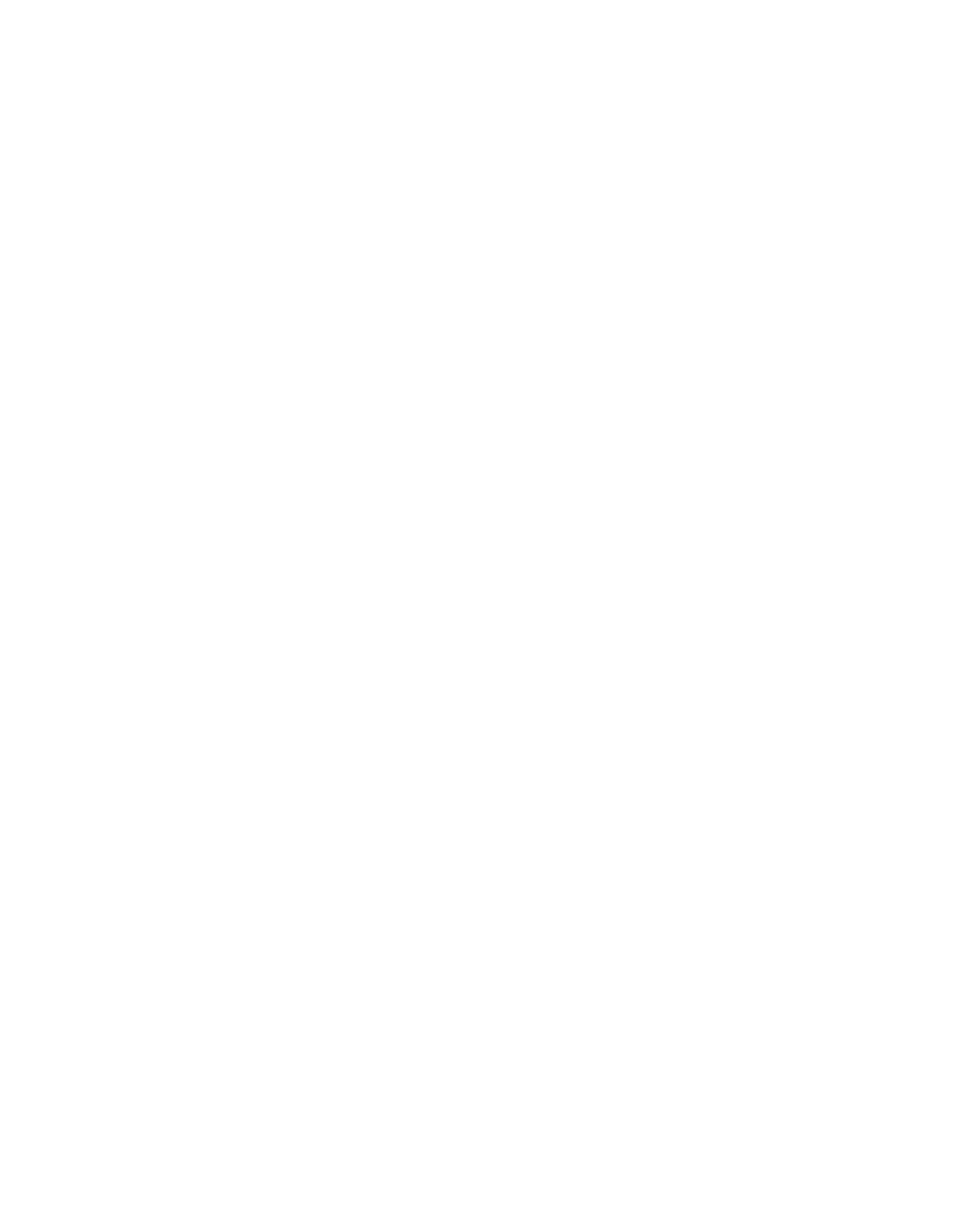Chances are, you've already heard a lot about the attributes of Living Trusts and how important it is to avoid probate and legal quagmires, even lowering estate and/or income taxes and protecting privacy. Our firm has found that looking after these financial assets is only a part of planning for passing on your legacy. Typically speaking, non-financial assets are more valued and often omitted when passing an estate to future generations. Focusing on complete "legacy planning" causes something more than a simple or bare bones Living Trust to be needed by most families. We put this special report together to further delve into what a Family Wealth Trust can do for you and your family.

# Why Choose a Family Wealth Trust?

Providing for and protecting your heirs, along with passing on your values and your wisdom… are the most common reasons for creating a Family Wealth Trust. In the case of minors, a Trust allows a parent to provide for a child without giving the child control over the property. The parent can also mandate how, or even *when*, the property is to be distributed and for what purposes.

A Trust is also a useful tool for taking care of heirs who have mental impairments or lack investment experience. The Trust document can establish that all money is controlled by a Trustee with sound investment experience and judgment. Likewise, a Trust preserves the integrity of funds when the recipient has a history of extravagance. It can protect the property from an heir's spendthrift nature as well as from his or her creditors.

This is also true of persons who may feel pressure from friends, con artists, financial advisors and others who want a slice of the pie. A Family Wealth Trust can make it extremely difficult for a recipient to direct property to one of these uses.

A "spendthrift" provision in a Family Wealth Trust is often used to further preserve the integrity of assets. It prohibits the heir from transferring his or her interest and also bars creditors from reaching into the Trust. Family Wealth Trusts are relatively easy to update, modify or revoke in most cases. A Will, however, is difficult to change, and establishing one requires many formalities.

# Short-circuiting the Ordeal of Probate

One popular benefit of a Family Wealth Trust is the avoidance of probate. Because property in the Trust is not considered part of an estate, it does not have to undergo this sometimes lengthy process. The property is instead administered and distributed by the Trustee, according to the specific terms of the Trust.

Probate expenses can be significant. Costs vary according to the size of the estate and what it includes. It also varies by state. Some have very expensive and onerous procedures, while others offer a streamlined version of probate.

Avoiding probate means not only avoiding hassle and expense, but also saving time. Probate can extend the amount of time before an heir receives an inheritance by months, years – even longer if the Will is contested. Not only can this create hardship among the heirs, but the property in the estate may also suffer. Many assets must be carefully managed to preserve and enhance their value. Losses may easily occur during this interim period.

There is an emotional price to pay, too. Survivors may be continually reminded of the loss of a loved one as the process drags on.

Probate can also lead to loss of privacy. Wills and probate are public matters, whereas a Family Wealth Trust keeps the estate private. Typical probate documents list all assets, ap-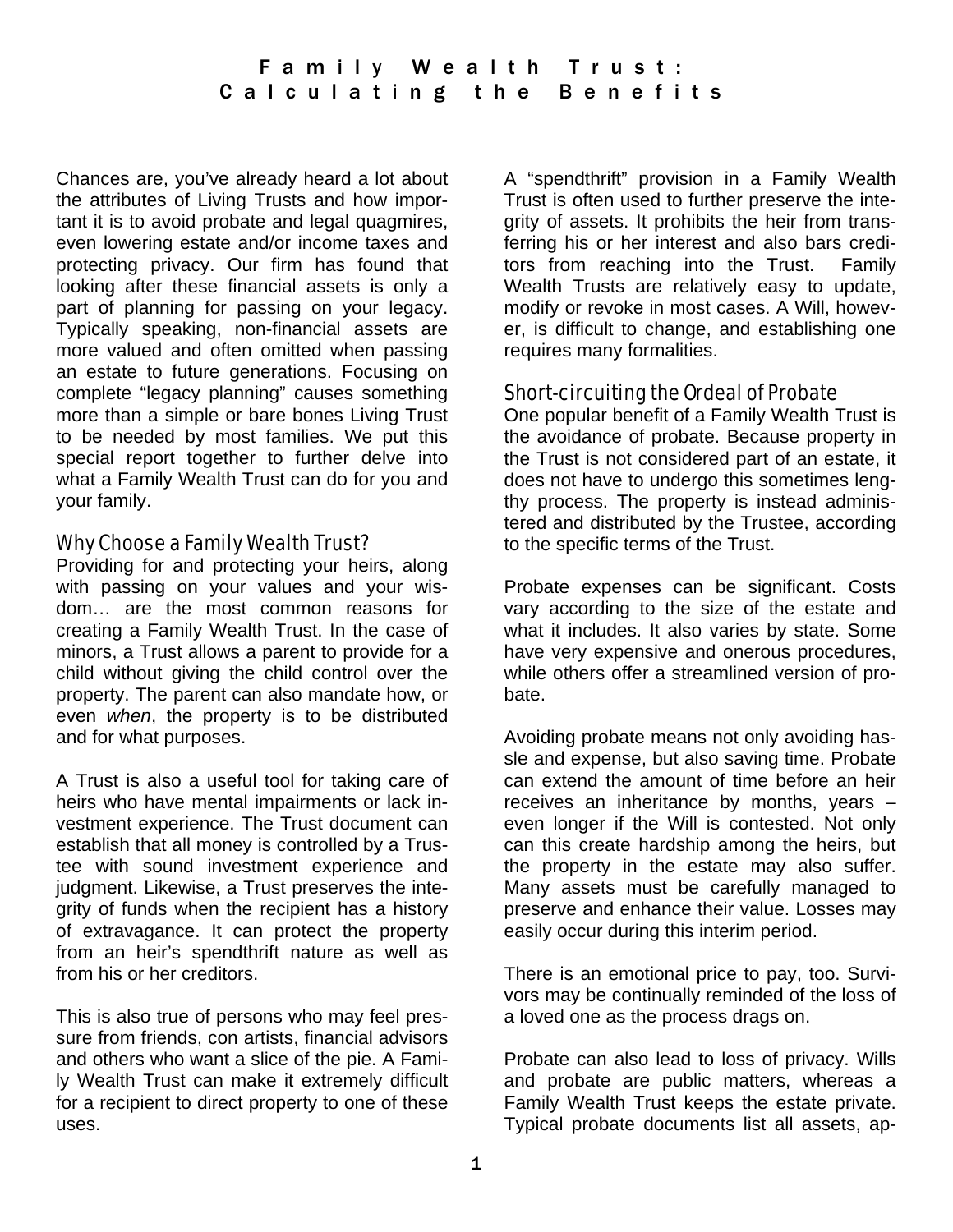praised value and names of new owners. This information becomes available to marketers, media, creditors and con artists.

If the estate includes real property in more than one state, the process becomes even more complex. An ancillary administration is required to probate out-of-state real estate. As you can imagine, "double probate" is even more timeconsuming, expensive and emotionally taxing than a single probate process.

Probate also allows the original owner's creditors a shot at the property. Although there is still some controversy about the extent of its creditor-shielding benefits, a Family Wealth Trust generally makes it much more difficult for an estate to be consumed by creditor claims.

#### Maintaining Control

Family Wealth Trusts are harder to contest than Wills. Part of the reason is that Trusts usually involve ongoing contacts with bank officials, Trustees and others who can later provide solid evidence of the owner's intentions and mental state. A Family Wealth Trust that has been in place a long period of time is less likely to be challenged as having been subjected to undue influence or fraud. And because it is a very private document, the terms of the Trust might not even be revealed to family members, allowing less opportunity for challenges to its provisions.

A Family Wealth Trust also avoids the painful ordeal of "living probate." That's what happens when a person is no longer competent to manage property, whether because of illness or other causes. Without a Family Wealth Trust, a judge must examine whether you are in fact incompetent, and all of the embarrassing details of your incompetence will be dragged out in court. The judge will appoint a guardian – perhaps someone you would not want to manage your affairs. Guardians act under court supervision and often must submit detailed reports, meaning that the process can become quite expensive.

With a Family Wealth Trust, your designated Trustee takes over management of Trust property and must manage it according to your explicit instructions in the Trust document. The terms typically set standards for determining whether you are incompetent or not. For example, you may specify that your doctor must declare you can no longer manage your financial and business affairs.

# Managing Assets, Easing Tax Burdens

Family Wealth Trusts also provide a way for beneficiaries to receive the guidance of professional asset managers. A bank may be named as a Successor Trustee or Co-Trustee, allowing an experienced Trust department to manage the assets.

Of course, eliminating or reducing taxes is one of the primary goals of estate planning. Trusts allow for a highly flexible approach to taxes. Income taxes can be slashed by transferring income-producing assets to a recipient in a lower tax bracket. By use of the marital tax deduction and separate Trusts, the federal government's estate tax exclusion can be doubled. (In 2009, the "double" exemption would be \$7 million.) And some Trusts are a prudent destination for annual gifts that fall within the government's tax-free gift allowance (\$13,000 per year for individuals, \$26,000 a year for couples, with this amount indexed to inflation).

# Are There Disadvantages to a Family Wealth Trust?

A Trust may not be needed by all individuals and families. Depending on the terms, Trusts can result in some loss of control.

Also, it is important to transfer all titled property into the Trust on a regular basis to keep it cur-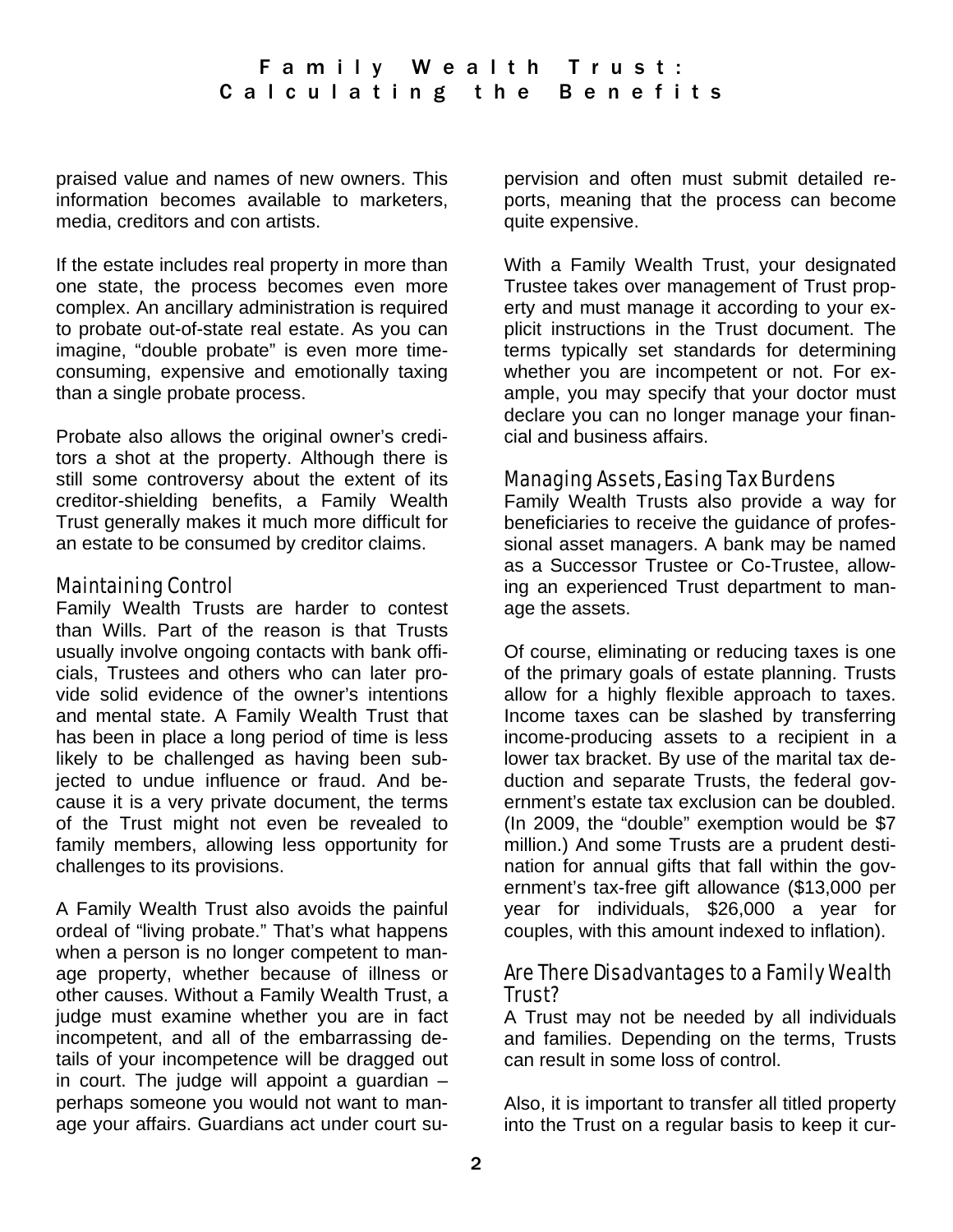# Family Wealth Trust: Calculating the Benefits

rent. Property outside the Trust is part of the individual's estate, and will trigger the probate process you hoped to avoid by creating the Family Wealth Trust. Formal transfers of property into the Trust are required even when you and the Trustee are the same individual.

A Family Wealth Trust costs more than a Will to create, although it saves large amounts later through its probate-avoidance feature. Deeds will be necessary for transferring real property into the Trust, and that will also involve some additional expense. Also, attention must be paid to keeping the Trust current. That means making sure all property is in the Trust, and adjusting it for changed circumstances; for example, after the birth of a child or the dissolution of a marriage.

If these seem like minor disadvantages, you're right. For most people, the attention and initial expense involved in a Family Wealth Trust is worth the significant benefits for family and other heirs: the avoidance of probate, the tax advantages, and the preservation of privacy and independence.

#### About Our Law Firm

The Morton Law Firm is devoted exclusively to estate planning. We are members of the American Academy of Estate Planning Attorneys, the National Academy of Elder Law Attorneys, WealthCounsel and ElderCounsel. We offer guidance and advice to our clients in every area of estate planning. This list offers a sampling of these services.

**Wills.** Prepare a Will or other document to outline your wishes.

**Revocable Family Wealth Trust.** Prepare comprehensive, customized plans according to your needs.

**Special Needs and Divorce Protection.** Protect loved ones and get informed advice on these important estate planning issues.

**Asset Protection.** Receive guidance on protecting your legacy.

**Retirement Planning.** Ensure that your taxdeferred accounts are properly structured to give your family the greatest tax advantages possible.

**Long-Term Health Care.** Make sure you have properly outlined necessary health care instructions.

**Creditor Protection.** Find out how you can protect your estate and your heirs.

**Structured Buy-Out Plans.** The plan you create for your children to sell or distribute land and assets.

**Trust Administration.** Distributing your estate after the first and second spouses pass away according to the way your Trust dictates.

**Advanced Planning.** Get assistance with matters such as Family Limited Partnerships, Irrevocable Life Insurance Trusts, Charitable Remainder Trusts and Business Succession Planning.

**Probate Assistance.** Get the assistance you need when someone with or without a Will passes away.

**Updating Documents.** Ensure that your affairs are in order with regular estate reviews. Amend or restate your existing estate plan to ensure its effectiveness.

**Tax Planning.** Preserve your wealth and reduce taxes with proper planning.

Our main office is located at **132 Fairmont Street, Suite A, Clinton, MS 39056.** We also have a satellite office in Ridgeland located at **744 Avery Blvd., N., Suite D, Ridgeland, MS 39157**. We offer comprehensive and persona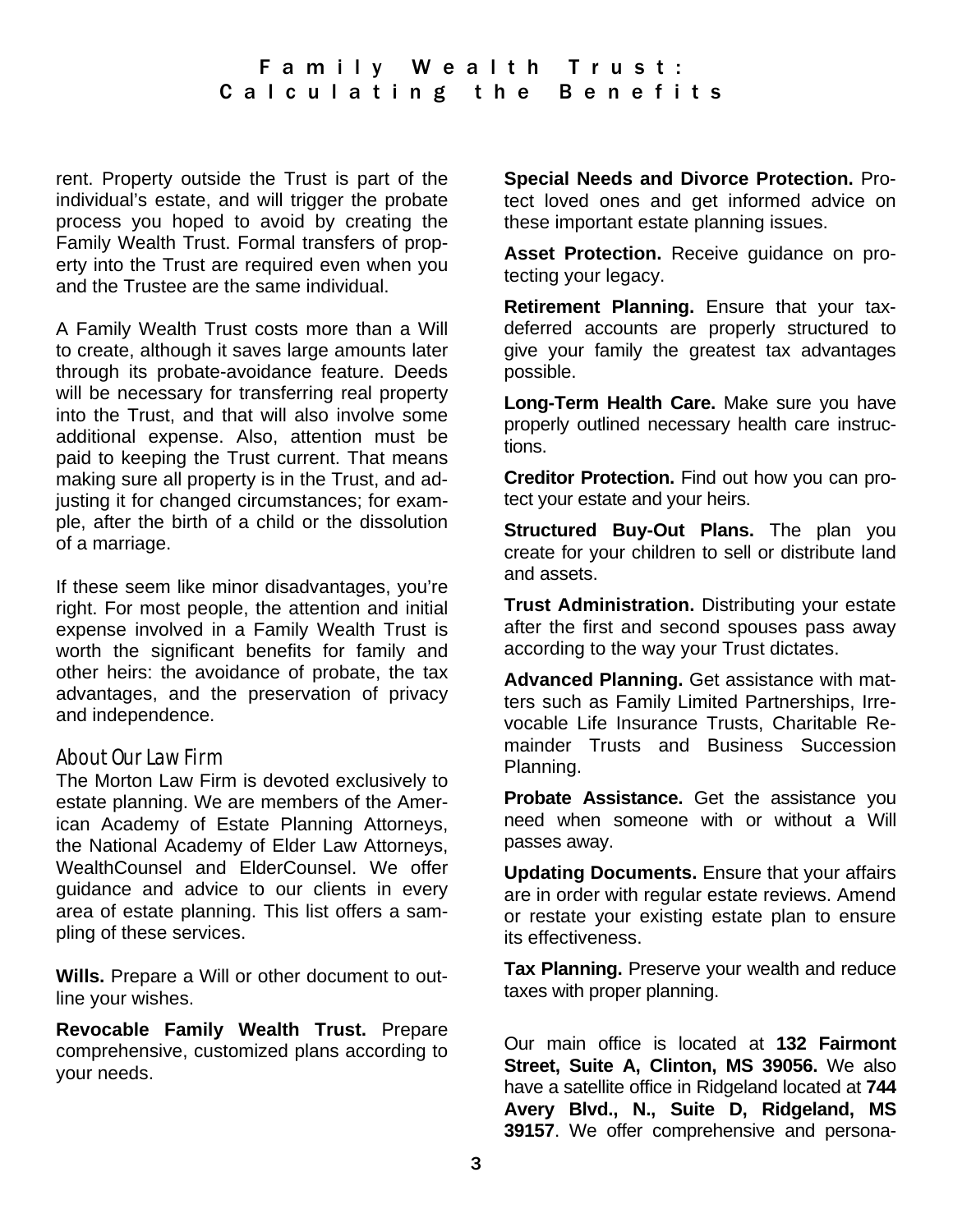lized estate planning consultations. Please call us at **(601) 925-9797** or visit us online at **www.mortonelderlaw.com**.

# About the American Academy of Estate Planning Attorneys

This report reflects the opinion of the American Academy of Estate Planning Attorneys. It is based on our understanding of national trends and procedures, and is intended only as a simple overview of the basic estate planning issues. We recommend you do not base your own estate planning on the contents of this Academy Report alone. Review your estate planning goals with a qualified estate planning attorney.

The American Academy of Estate Planning Attorneys is a member organization serving the needs of attorneys committed to providing their clients with the best in estate planning. Through the Academy's comprehensive training and educational programs, it fosters excellence in estate planning among its members and helps them deliver the highest possible service to their clients.

#### Other Reports Available from Our Firm

- *Are Your Bank Accounts Safe? FDIC Insurance Can Cover You – With the Right Planning*
- *A Special Child Needs Special Planning*
- *Asset Protection: Reducing Risk, Promoting Peace of Mind*
- *Beware of Living Trust Scare Tactics*
- *Charity Begins at Home: The Charitable Remainder Trust*
- *Congress Repealed the Estate Tax or Did They?*
- *Creating a Lasting Legacy The Best Things in Life Aren't Things*
- *Estate Planning with Individual Retirement Accounts (IRAs)*
- *Family Farm: The Next Generation*
- *Fifteen Common Reasons To Do Estate Planning*
- *Finding the Right Estate Planning Firm*
- *Funeral Planning: Options for You and Your Family*
- *Gay & Lesbian Couples Face Special Challenges in Estate Planning*
- *Getting the Most Out of Your Life Insurance: The Irrevocable Life Insurance Trust*
- *Living Trusts: Calculating the Benefits*
- *Medicare Part D: The Government's New Prescription Drug Program*
- *Peace Of Mind: Planning For All Of Life's Contingencies*
- *Planning It Right The Second Time Around*
- *Probate: A Process, Not a Problem*
- *Protecting Your Assets with the Family Limited Partnership*
- *Protecting Your Assets with the Limited Liability Company*
- *Set the Stage for Medicaid Eligibility*
- *Special Valuation Benefits for Farms and Other Business Real Property*
- *To My Dog Lucky I Leave \$10,000*
- *The Impact of Divorce on Your Estate Plan*
- *The Nightmare of Living Probate*
- *The Trouble with Joint Tenancy*
- *Trust Administration: Prior Planning Prevents Problems*
- *What Every Senior Should Know About Probate*
- *Where There's a Will, There's Probate*
- *Your Life, Your Final Say*